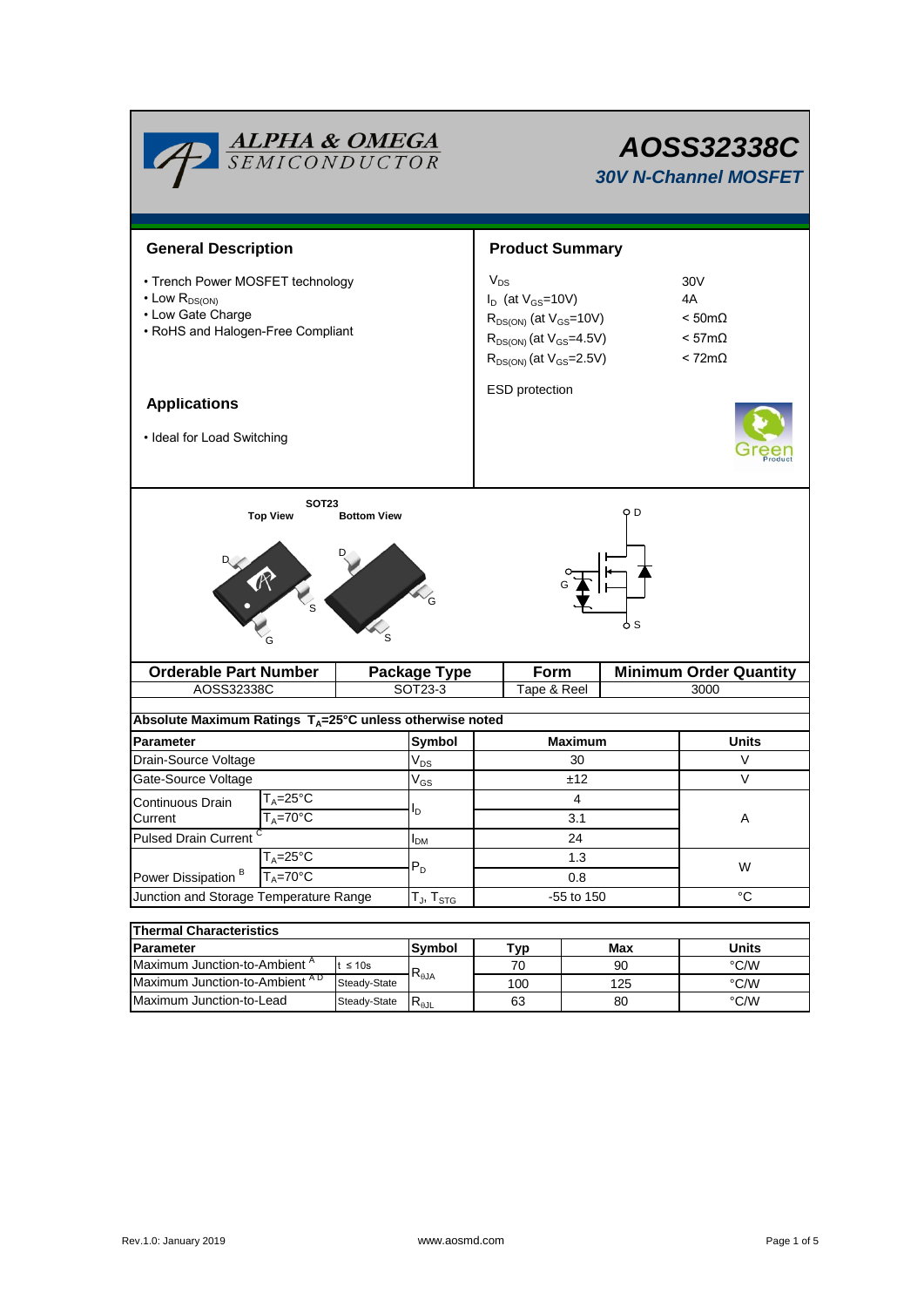

#### **Electrical Characteristics (TJ=25°C unless otherwise noted)**

| Symbol                                 | Parameter                             | <b>Conditions</b>                                                                           | Min                 | <b>Typ</b> | <b>Max</b>     | <b>Units</b>   |           |  |  |  |  |  |
|----------------------------------------|---------------------------------------|---------------------------------------------------------------------------------------------|---------------------|------------|----------------|----------------|-----------|--|--|--|--|--|
| <b>STATIC PARAMETERS</b>               |                                       |                                                                                             |                     |            |                |                |           |  |  |  |  |  |
| $BV_{DSS}$                             | Drain-Source Breakdown Voltage        | ID=250µA, VGS=0V                                                                            |                     | 30         |                |                | $\vee$    |  |  |  |  |  |
| $I_{DSS}$                              |                                       | $V_{DS}$ =30V, $V_{GS}$ =0V                                                                 |                     |            |                | 1              | μA        |  |  |  |  |  |
|                                        | Zero Gate Voltage Drain Current       |                                                                                             | $T_i = 55^{\circ}C$ |            |                | 5              |           |  |  |  |  |  |
| $I_{GSS}$                              | Gate-Body leakage current             | $V_{DS}=0V$ , $V_{GS}=±12V$                                                                 |                     |            |                | ±10            | μA        |  |  |  |  |  |
| $V_{GS(th)}$                           | Gate Threshold Voltage                | $V_{DS} = V_{GS}$ , $I_D = 250 \mu A$                                                       |                     | 0.5        | 1              | 1.5            | $\vee$    |  |  |  |  |  |
| $R_{DS(ON)}$                           | Static Drain-Source On-Resistance     | $V_{GS}$ =10V, $I_{D}$ =4A                                                                  |                     |            | 40             | 50             | $m\Omega$ |  |  |  |  |  |
|                                        |                                       |                                                                                             | $T_{\rm J}$ =125°C  |            | 58             | 73             |           |  |  |  |  |  |
|                                        |                                       | $V_{GS}$ =4.5V, $I_D$ =4A                                                                   |                     |            | 42             | 57             | $m\Omega$ |  |  |  |  |  |
|                                        |                                       | $V_{GS} = 2.5V, I_D = 3.5A$                                                                 |                     | 50         | 72             | $m\Omega$      |           |  |  |  |  |  |
| $g_{FS}$                               | <b>Forward Transconductance</b>       | $\overline{V_{DS}}$ =5V, I <sub>D</sub> =4A                                                 |                     |            | 20             |                | S         |  |  |  |  |  |
| $V_{SD}$                               | Diode Forward Voltage                 | $\overline{I_{S}}$ =1A, $V_{GS}$ =0V                                                        |                     |            | 0.7            | $\mathbf{1}$   | V         |  |  |  |  |  |
| $I_{\rm S}$                            | Maximum Body-Diode Continuous Current |                                                                                             |                     |            |                | $\overline{2}$ | A         |  |  |  |  |  |
|                                        | <b>DYNAMIC PARAMETERS</b>             |                                                                                             |                     |            |                |                |           |  |  |  |  |  |
| $\mathbf{C}_{\text{iss}}$              | Input Capacitance                     |                                                                                             |                     | 340        |                | рF             |           |  |  |  |  |  |
| $C_{\rm oss}$                          | Output Capacitance                    | $V_{GS}$ =0V, $V_{DS}$ =15V, f=1MHz                                                         |                     |            | 30             |                | рF        |  |  |  |  |  |
| $\overline{C_{\rm rss}}$               | Reverse Transfer Capacitance          |                                                                                             |                     | 25         |                | pF             |           |  |  |  |  |  |
| R <sub>g</sub>                         | Gate resistance                       | $f = 1$ MHz                                                                                 | 4                   | 8          | 12             | Ω              |           |  |  |  |  |  |
|                                        | <b>SWITCHING PARAMETERS</b>           |                                                                                             |                     |            |                |                |           |  |  |  |  |  |
| $Q_g(10V)$                             | <b>Total Gate Charge</b>              | $V_{GS}$ =10V, $V_{DS}$ =15V, $I_{D}$ =4A                                                   |                     |            | 8              | 16             | пC        |  |  |  |  |  |
| $Q_g(4.5V)$                            | <b>Total Gate Charge</b>              |                                                                                             |                     |            | 4              | 8              | nС        |  |  |  |  |  |
| $\mathsf{Q}_{\mathsf{gs}}$             | Gate Source Charge                    |                                                                                             |                     |            | 1              |                | пC        |  |  |  |  |  |
| $\mathsf{Q}_{\underline{\mathsf{gd}}}$ | Gate Drain Charge                     |                                                                                             |                     |            | 1.2            |                | nC        |  |  |  |  |  |
| $t_{D(on)}$                            | Turn-On DelayTime                     | $V_{GS}$ =10V, $V_{DS}$ =15V, R <sub>L</sub> =3.75 $\Omega$ ,<br>$R_{\text{GEN}} = 3\Omega$ |                     |            | 2.5            |                | ns        |  |  |  |  |  |
| $t_r$                                  | Turn-On Rise Time                     |                                                                                             |                     |            | 3              |                | ns        |  |  |  |  |  |
| $t_{D(off)}$                           | Turn-Off DelayTime                    |                                                                                             |                     |            | 30             |                | ns        |  |  |  |  |  |
| $\mathsf{t}_{\mathsf{f}}$              | <b>Turn-Off Fall Time</b>             |                                                                                             |                     |            | 5              |                | ns        |  |  |  |  |  |
| $\mathfrak{t}_{\text{rr}}$             | Body Diode Reverse Recovery Time      | $I_F = 4A$ , di/dt=500A/ $\mu$ s                                                            |                     |            | 5.5            |                | ns        |  |  |  |  |  |
| $Q_{rr}$                               | Body Diode Reverse Recovery Charge    | $I_F = 4A$ , di/dt=500A/ $\mu$ s                                                            |                     |            | $\overline{4}$ |                | nC        |  |  |  |  |  |

A. The value of R<sub>aJA</sub> is measured with the device mounted on 1in<sup>2</sup> FR-4 board with 2oz. Copper, in a still air environment with T<sub>A</sub> =25° C. The value in any given application depends on the user's specific board design.

B. The power dissipation  ${\sf P}_{\sf D}$  is based on  ${\sf T}_{\sf J(MAX)}$ =150 $^\circ\,$  C, using  $\leqslant$  10s junction-to-ambient thermal resistance.

C. Repetitive rating, pulse width limited by junction temperature T $_{\rm J(MAX)}$ =150°C. Ratings are based on low frequency and duty cycles to keep initialT $j=25^\circ$  C.

D. The  $R_{q_0A}$  is the sum of the thermal impedance from junction to lead  $R_{q_0L}$  and lead to ambient.

E. The static characteristics in Figures 1 to 6 are obtained using <300µs pulses, duty cycle 0.5% max.<br>F. These curves are based on the junction-to-ambient thermal impedance which is measured with the device mounted on 1in

APPLICATIONS OR USE AS CRITICAL COMPONENTS IN LIFE SUPPORT DEVICES OR SYSTEMS ARE NOT AUTHORIZED. AOS DOES NOT ASSUME ANY LIABILITY ARISING OUT OF SUCH APPLICATIONS OR USES OF ITS PRODUCTS. AOS RESERVES THE RIGHT TO IMPROVE PRODUCT DESIGN,FUNCTIONS AND RELIABILITY WITHOUT NOTICE.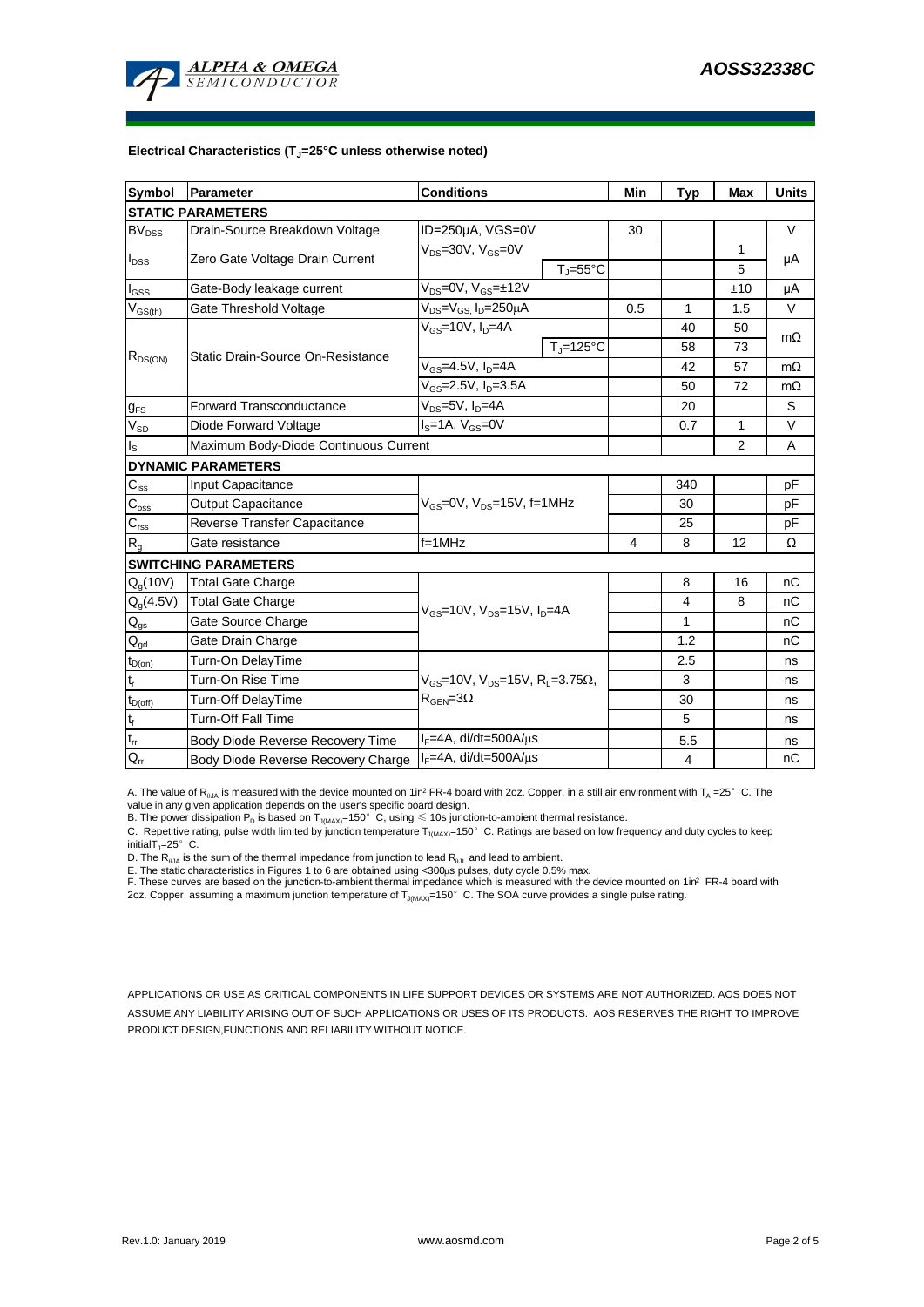

### **TYPICAL ELECTRICAL AND THERMAL CHARACTERISTICS**

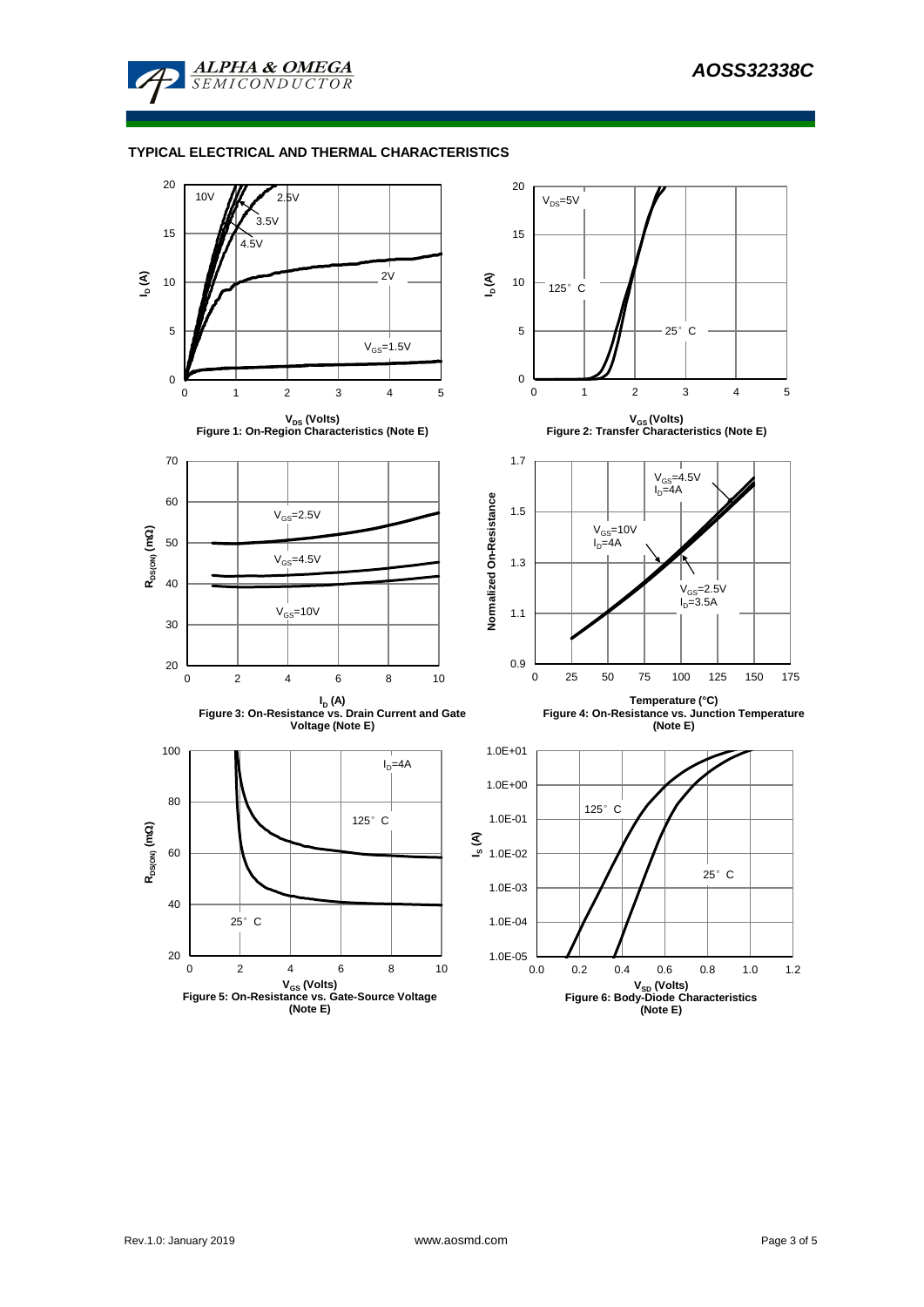

### **TYPICAL ELECTRICAL AND THERMAL CHARACTERISTICS**



**Figure 11: Normalized Maximum Transient Thermal Impedance (Note F)**